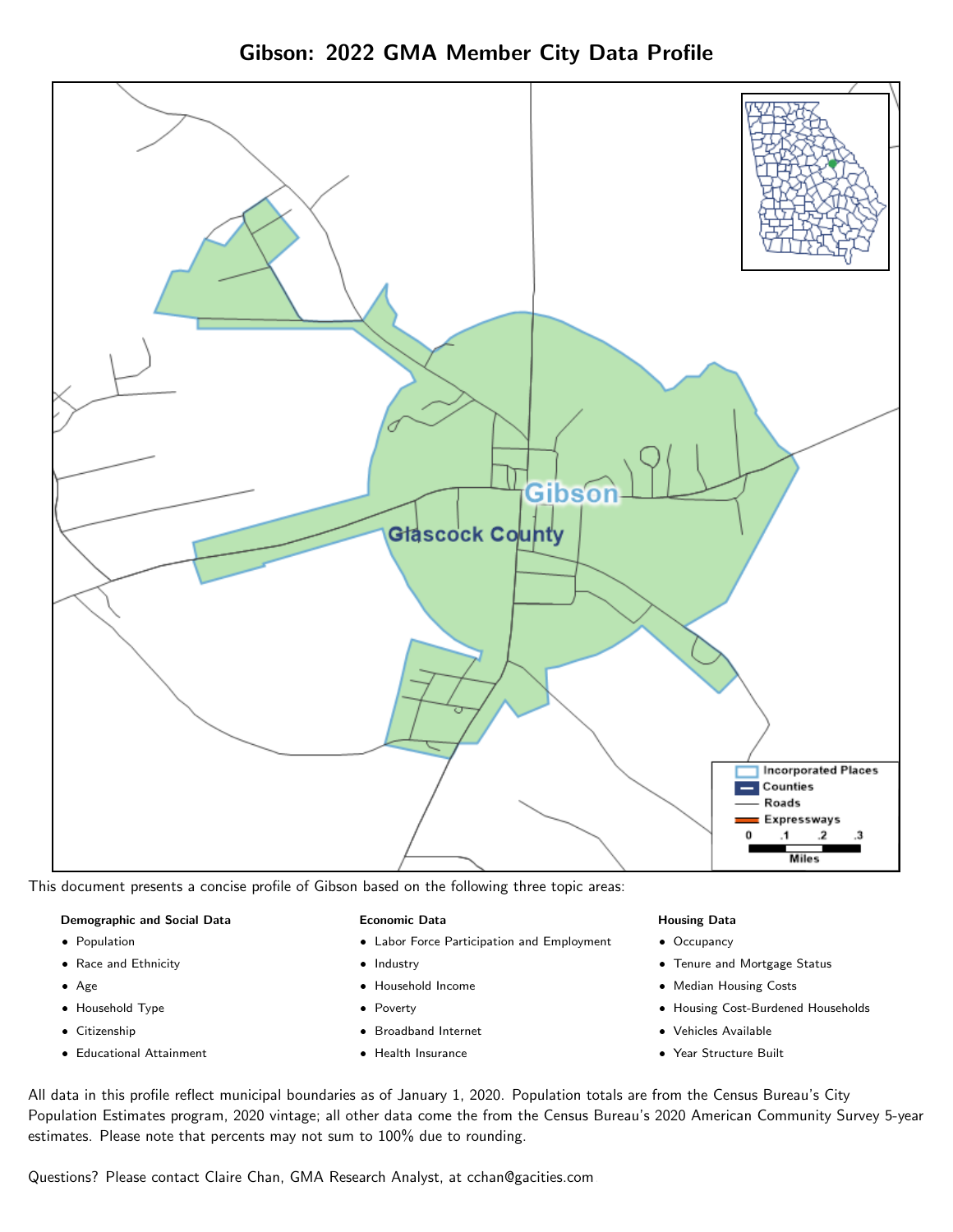# Gibson: Demographic and Social



0% 2% 4% 6% 8% Male **Female** 8% 6% 4% 2% 85 and over 80-84 75-79 70-74 65-69 60-64 55-59 50-54 45-49 40-44 35-39 30-34 25-29 20-24 15-19  $10-14$ 5-9 Under 5

## **Citizenship**

Age

| <b>Native Born</b><br>100% |  |
|----------------------------|--|

Race and Ethnicity



Source: U.S. Census Bureau, City Population Estimates, 2020 vintage Source: American Community Survey, 2020 5-year estimates, table B03002

## Household Type



Source: American Community Survey, 2020 5-year estimates, table B01001 Source: American Community Survey, 2020 5-year estimates, table B11001

### Educational Attainment



Source: American Community Survey, 2020 5-year estimates, table B05002 Source: American Community Survey, 2020 5-year estimates, table B15002

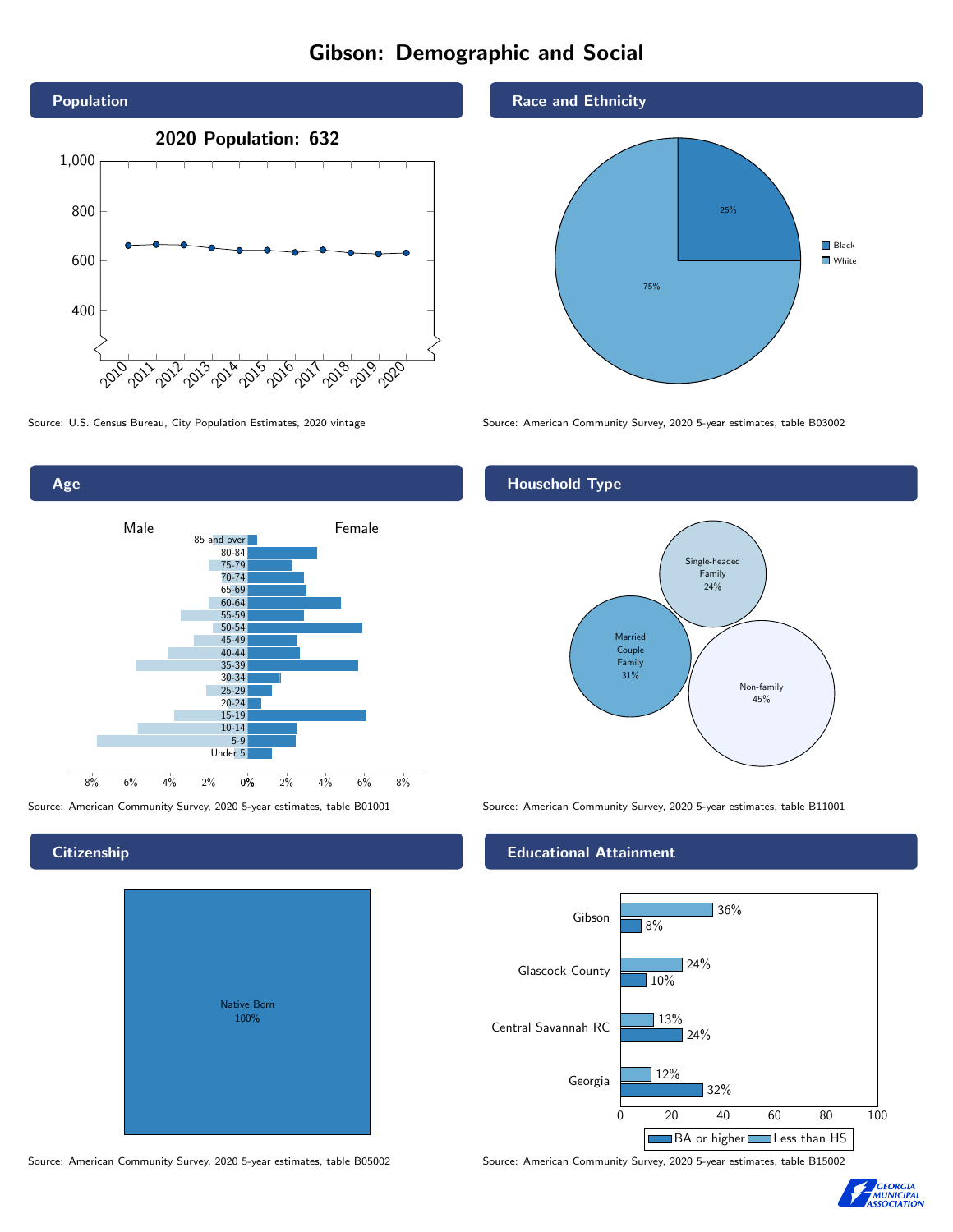# Gibson: Economic



Source: American Community Survey, 2020 5-year estimates, table B23001 Note: Unemployment rate is based upon the civilian labor force.

#### Industry

| Agriculture, forestry, fishing and hunting, and mining      | 5%    |
|-------------------------------------------------------------|-------|
| Construction                                                | 11%   |
| Manufacturing                                               | 9%    |
| <b>Wholesale Trade</b>                                      | 2%    |
| Retail Trade                                                | 9%    |
| Transportation and warehousing, and utilities               | 3%    |
| Information                                                 | $0\%$ |
| Finance and insurance, real estate, rental, leasing         | $1\%$ |
| Professional, scientific, mgt, administrative, waste mgt    |       |
| Educational services, and health care and social assistance | 42%   |
| Arts, entertainment, recreation, accommodation, food        |       |
| service                                                     |       |
| Other services, except public administration                | 3%    |
| Public administration                                       | 3%    |

Source: American Community Survey, 2020 5-year estimates, table C24030



Source: American Community Survey, 2020 5-year estimates, tables B19013 and B19025 Source: American Community Survey, 2020 5-year estimates, table B17010

Broadband Internet No 51% Yes 49%

## **Health Insurance**



Source: American Community Survey, 2020 5-year estimates, table B28002 Source: American Community Survey, 2020 5-year estimates, table B18135



### Poverty